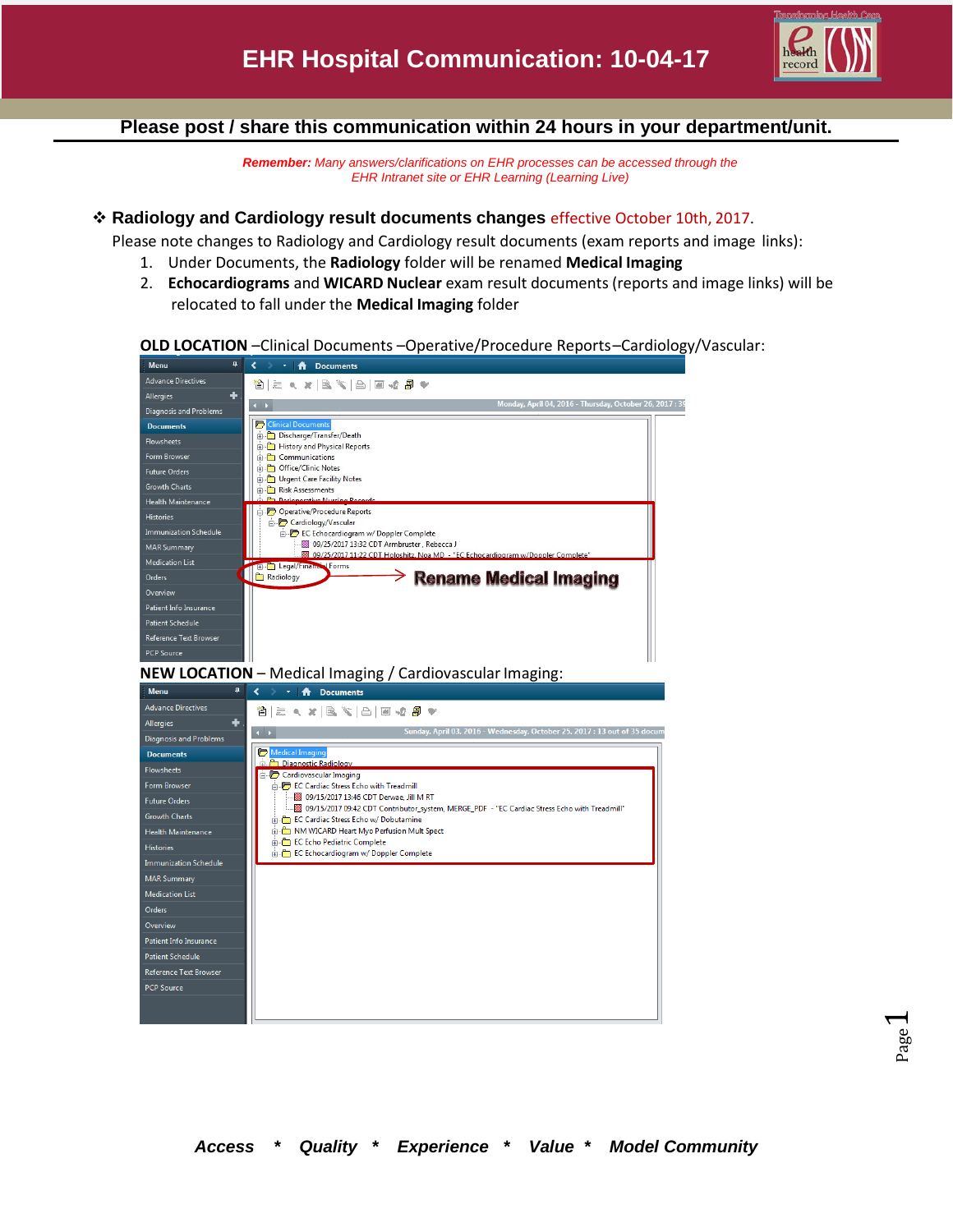

#### **ESR (Erythrocyte Sedimentation Rate) Testing at Columbia St. Mary's Milwaukee Laboratory** (Effective Monday, **October 9, 2017**)

- CSM Milwaukee Laboratory will implement an automated ESR using the Roller 20 PN analyzer. This will replace the manual modified Westergren ESR as the primary method of testing. The modified Westergren will remain as a back-up method during instrument downtime.
- CSM Ozaukee Laboratory will no longer perform ESR testing on site; testing will be sent to the Milwaukee Laboratory. CRP (C-Reactive Protein), an inflammatory marker which increases in the first 24 hours of inflammation/infection, has been added to the Ozaukee Laboratory's on site test menu.
- The new automated ESR test methodology utilizes photometric-kinetic technology and transforms results to Westergren values (mm/hour).
- In most cases, results compare well between methods; however, unlike the modified Westergren method, the automated method is less affected by changes in erythrocyte size, shape, number and other analytical factors that are unrelated to inflammation.
- Reference ranges will remain the same for both methods.
- Reportable Range: ≤ 2 to ≥120 mm/hour

For questions or concerns, please contact: Camellia Eshoa Affi, MD, Hematopathologist 414-585-1535 [camellia.eshoa@ascension.org](mailto:camellia.eshoa@ascension.org)

## Cindy Gunderson, MT, Technical Specialist 414-585-1933

[cynthia.gunderson@ascension.org](mailto:cynthia.gunderson@ascension.org)

| Discern: (1 of 1)                                              |                                                                                                                                                                                   |
|----------------------------------------------------------------|-----------------------------------------------------------------------------------------------------------------------------------------------------------------------------------|
| <b>Cerner</b>                                                  | <b>Sedimentation Rate Alert</b>                                                                                                                                                   |
|                                                                | You are ordering a Sedimentation Rate for TESTING, BARB.                                                                                                                          |
| out to the CSM-Milwaukee Laboratory.                           | Due to the implementation of a new automated Sedimentation Rate method, the specimen will be sent                                                                                 |
|                                                                | If results are needed immediately, order a CRP test which is performed on site. CRP is an<br>inflammatory marker which increases in the first 24 hours of inflammation/infection. |
| <b>Alert Action</b>                                            |                                                                                                                                                                                   |
| CANCEL Sedimentation Rate<br><b>E PLACE Sedimentation Rate</b> |                                                                                                                                                                                   |
| Add Order for:                                                 |                                                                                                                                                                                   |
| <b>C Reactive Protein</b>                                      |                                                                                                                                                                                   |
|                                                                |                                                                                                                                                                                   |
|                                                                |                                                                                                                                                                                   |
|                                                                | <b>OK</b>                                                                                                                                                                         |

*Access \* Quality \* Experience \* Value \* Model Community*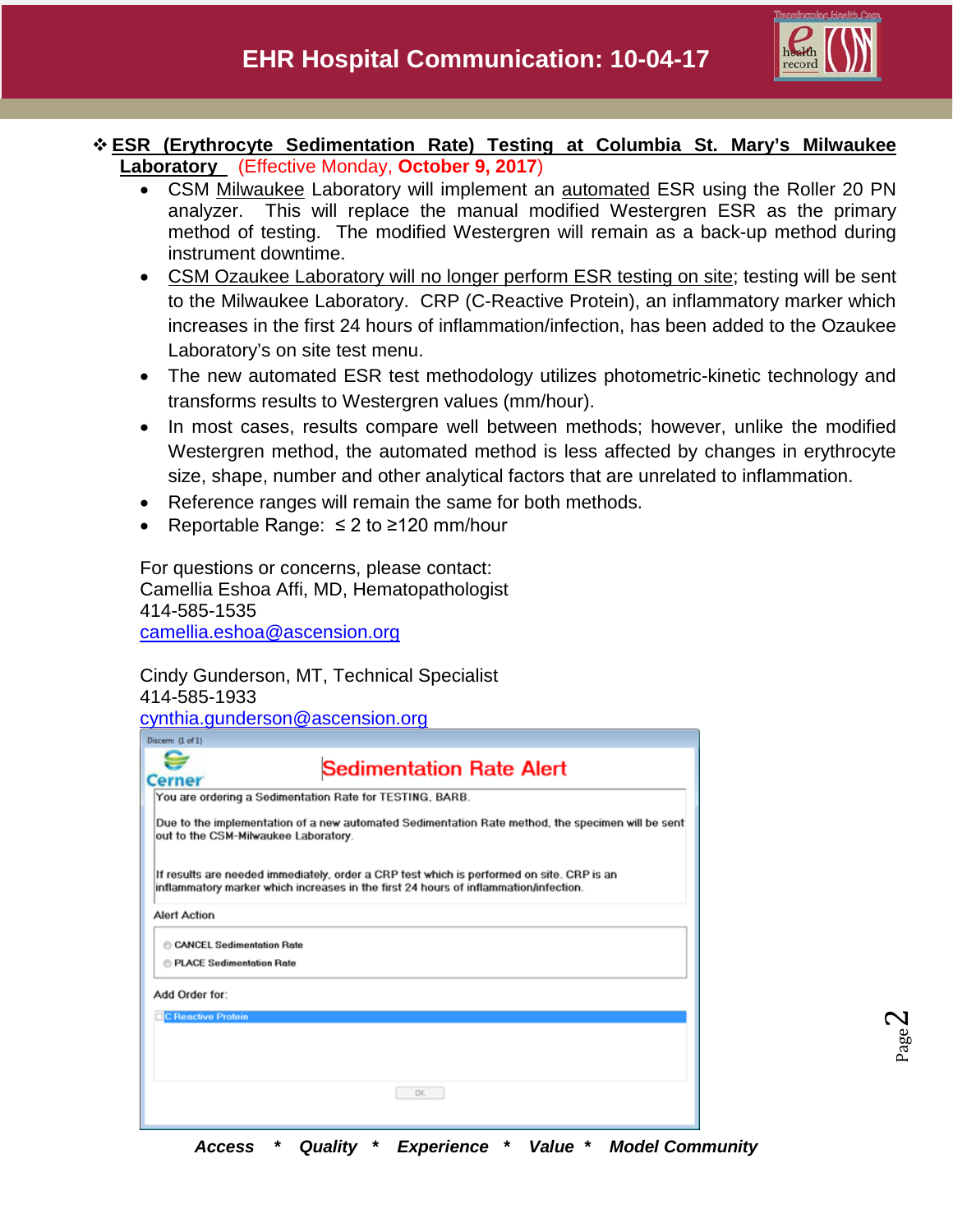

ო

### **CSM Influenza Vaccine Nursing Influenza Season 2017-2018**

- This communication is a reminder regarding upcoming influenza season and the importance of utilizing the CSM influenza vaccine reports and identifying who will be responsible for running them on your inpatient units.
- Influenza vaccination screening and administration of the vaccine to eligible inpatients 6 months of age and older is a quality measure which CSM monitors and reports to the Centers for Medicare and Medicaid Services (CMS). Multiple "bookend" strategies or "layers of defense" were integrated into nursing workflow last year in order to improve CSM's quality outcomes and create sustainable change
- The Influenza Season **begins October 1st** and ends April 30<sup>th</sup> at Columbia St. Mary's (CSM). Patients discharged after October 1 are under review for core measure Influenza screening. Please keep this in mind for patients that have been admitted prior to October 1 as they may not have been screened for influenza on admission. Therefore, all nursing staff is reminded to use the Adult Immunizations PowerForm to **reassess patients that were admitted in September** (not officially flu season), but will be discharged in October, when flu season officially begins, to avoid fall-outs.
- Please begin running the influenza vaccine report daily effective **September 28<sup>th</sup>**, paying close attention to patients that you anticipate will be discharged on or after October 1st. Be mindful that October 1<sup>s</sup> occurs over a weekend—it is on a Sunday. Integrate Cerner influenza vaccine reports into **daily Care Coordination Rounds** discussions.

*Questions contact Sharon Brandenburg [Sharon.Brandenburg@ascension.org](mailto:Sharon.Brandenburg@ascension.org) or Greg Bruder [Gregory.Bruder@ascension.org](mailto:Gregory.Bruder@ascension.org)* 

# **Outside Records MPage** *(Effective – October 3rd)*

Outside Records MPage will be available on October 3<sup>rd</sup> 2017.

This MPage will import clinic and hospital data for patients seen by Ascension Wheaton Franciscan Healthcare providers along with data from other organizations that are connected to the CommonWell Alliance.

To view organizations that are part of the alliance, visit the CommonWell web page at [http://www.commonwellalliance.org/providers/.](http://www.commonwellalliance.org/providers/)

A technical ability exists to save a document to the CSM record.

Job Aid and a list of FAQs for the Outside Records MPage is available [here.](http://csmintranet.columbia-stmarys.org/ehr/jobaids.html)

Things You Need to Know:

• The patient banner will have an indicator letting you know if there are new records available since the last query was done.

| <b>TEST, CSM BABY</b> | DOB:07/01/1997  | <b>Sex:Female</b> | MRN:ATH-01038345 | Aller |  |
|-----------------------|-----------------|-------------------|------------------|-------|--|
| PCP:                  | Age:20 years    | Loc:PMC 3A        | Fin#:6413470     | Outp  |  |
|                       | <b>Adv Dir.</b> |                   |                  |       |  |
|                       |                 |                   |                  |       |  |

- Data will include info from the Ascension Wheaton Franciscan Epic system as well as records from other outside facilities.
- This MPage will conduct a query and pull data from outside facilities whenever an Athena/Invision encounter is created if the patient match criteria has been met.
	- o The initial query will look back 180 days and import data.
	- o Subsequent queries will look back 30 days from the last query.
- Page  $\checkmark$  If my first query is done Oct 1, the system will look back and pull data from 4/1/17-10/1/17.
	- $\checkmark$  If the next time I open the record is Jan 1, the system will pull data from 9/1/17-1/1/18.
	- *Access \* Quality \* Experience \* Value \* Model Community*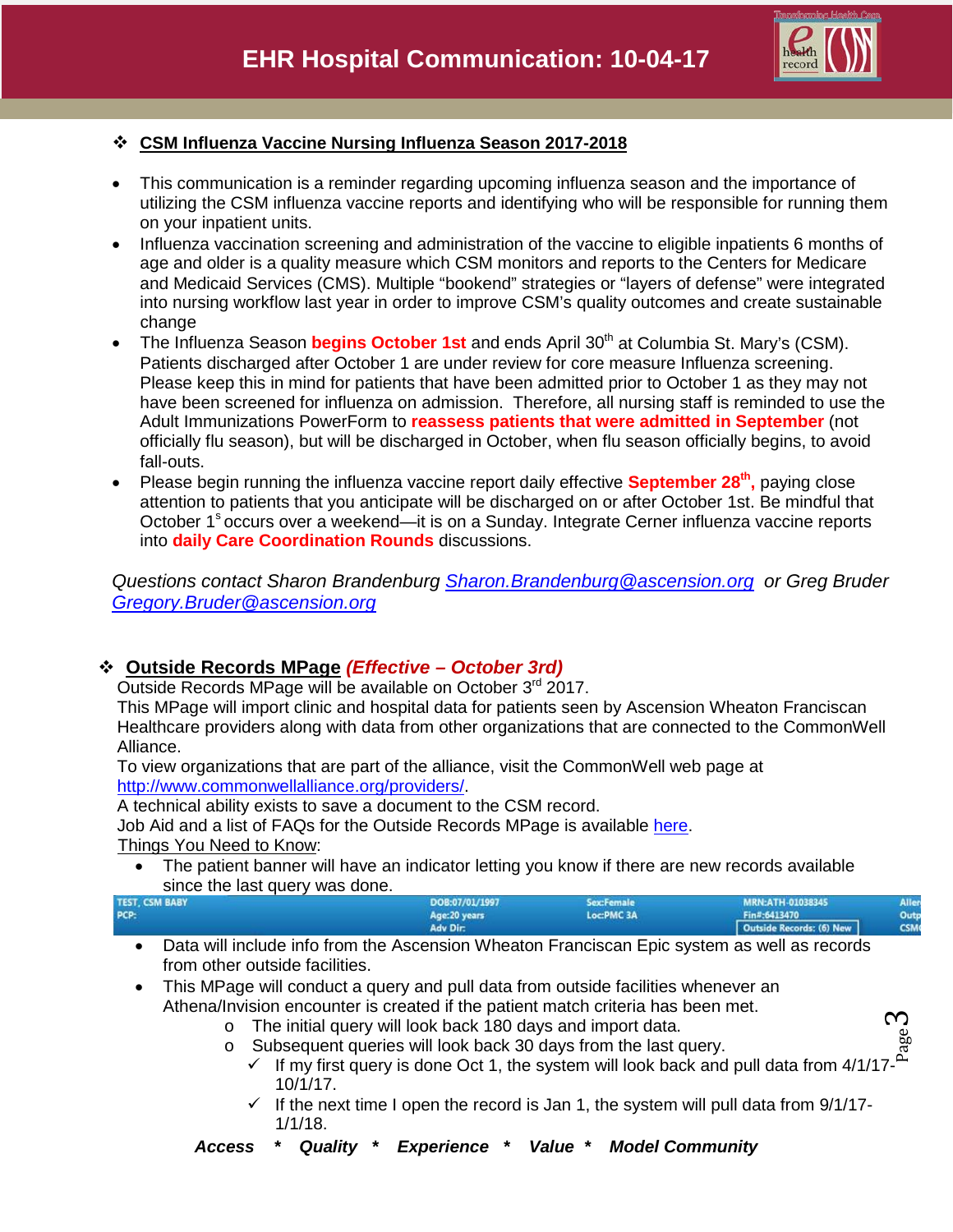

- The Documents tab will display outside documents:
	- o Documents will display in date order of the query, most recent documents listed first.
	- $\circ$  Documents will not purge, but each time a query is performed if new documents are present, they will be added to the list.
	- o Saved documents will display in Health-Care Facility Chart External and be saved by the date of the document.

*For questions please contact IS Service Desk at 414-326-2400*

### Heart Failure Education *(Effective- Now)*

- The Transition of Care Workteam has been evaluating current workflows and documentation in an effort to decrease readmission rates for heart failure patients.
- As part of that work, the CHF education PowerForm has been redesigned. The questions in the grids now echo the stoplight zone diagram to improve the patient's ability to recall information.
- Patient's ability to teach back the information will be evaluated not only before discharge, but also via post discharge phone calls.

|                                                                                         | VU<br>PP | TB | FI. | UC. | DI. |           |           | Comment |
|-----------------------------------------------------------------------------------------|----------|----|-----|-----|-----|-----------|-----------|---------|
| What are some symptoms of Heart Failure?                                                |          |    |     |     |     |           |           |         |
| Why is it important to watch for symptoms of Heart Failure?                             |          |    |     |     |     |           |           |         |
|                                                                                         |          |    |     |     |     |           |           |         |
|                                                                                         |          |    |     |     |     |           |           |         |
| Self-Management                                                                         |          |    |     |     |     |           |           |         |
|                                                                                         | VU       | PP | TB  | FI. | UC  | <b>DI</b> |           | Comment |
| Tell me what you should do every day:                                                   |          |    |     |     |     |           |           |         |
| Weigh yourself                                                                          |          |    |     |     |     |           |           |         |
| Take your medicines                                                                     |          |    |     |     |     |           |           |         |
| <b>Check for swelling</b>                                                               |          |    |     |     |     |           |           |         |
| Eat low salt food                                                                       |          |    |     |     |     |           |           |         |
| Pace yourself and take rests if needed                                                  |          |    |     |     |     |           |           |         |
| How do you know everything is ok? (i.e., you're in the Green Zone)                      |          |    |     |     |     |           |           |         |
| No change in weight                                                                     |          |    |     |     |     |           |           |         |
| No increased swelling                                                                   |          |    |     |     |     |           |           |         |
| <b>Breathing is OK</b>                                                                  |          |    |     |     |     |           |           |         |
| No chest pain                                                                           |          |    |     |     |     |           |           |         |
|                                                                                         |          |    |     |     |     |           |           |         |
|                                                                                         |          |    |     |     |     |           |           |         |
| <b>Heart failure action plan</b>                                                        |          |    |     |     |     |           |           |         |
|                                                                                         |          | VU | PP  | TB  | FI. | <b>UC</b> | <b>DI</b> | Comment |
| When should you call the doctor? (i.e. you're in the yellow zone)                       |          |    |     |     |     |           |           |         |
| You have a weight gain of 2 pounds or more in a day                                     |          |    |     |     |     |           |           |         |
| You have a weight gain of 5 pounds or more in a week                                    |          |    |     |     |     |           |           |         |
| You have more swelling                                                                  |          |    |     |     |     |           |           |         |
| It's harder to breathe or you're coughing more                                          |          |    |     |     |     |           |           |         |
| Your chest feels heavy but it gets better with rest or medicine                         |          |    |     |     |     |           |           |         |
| You feel more tired or weak                                                             |          |    |     |     |     |           |           |         |
| Which doctor should you call?                                                           |          |    |     |     |     |           |           |         |
| When should you call 911? [i.e, you're in the red zone]<br>It's hard to breathe at rest |          |    |     |     |     |           |           |         |
| You have chest tightness that doesn't get better with rest or medicine                  |          |    |     |     |     |           |           |         |
| You're coughing up pink, foamy liquid                                                   |          |    |     |     |     |           |           |         |

• The new education grids will be in PowerChart Sept. 25. Education documented prior to that date can be reviewed by viewing the form in Form Browser.

*For questions, contact [Anne.Putzer@Ascension.org](mailto:Anne.Putzer@Ascension.org) or [Karen.Shapiro@Ascension.org.](mailto:Karen.Shapiro@Ascension.org)*

Page 4